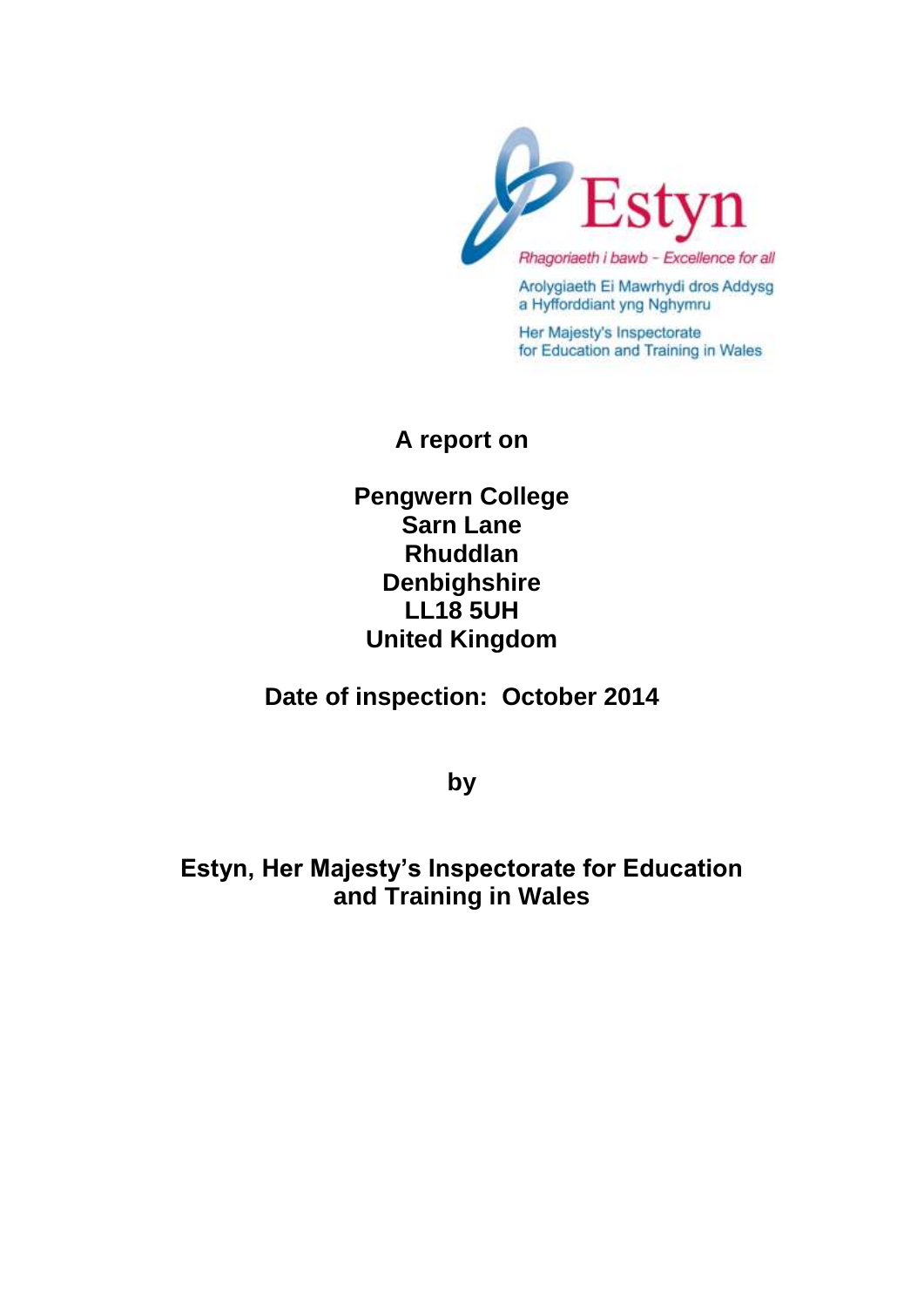During each inspection, inspectors aim to answer three key questions:

#### **Key Question 1: How good are the outcomes? Key Question 2: How good is provision? Key Question 3: How good are leadership and management?**

Inspectors also provide an overall judgement on the provider's current performance and on its prospects for improvement.

In these evaluations, inspectors use a four-point scale:

| <b>Judgement</b>      | What the judgement means                                                     |
|-----------------------|------------------------------------------------------------------------------|
| <b>Excellent</b>      | Many strengths, including significant<br>examples of sector-leading practice |
| Good                  | Many strengths and no important areas<br>requiring significant improvement   |
| <b>Adequate</b>       | Strengths outweigh areas for improvement                                     |
| <b>Unsatisfactory</b> | Important areas for improvement outweigh<br>strengths                        |

The report was produced in accordance with section 77 of the Learning and Skills Act 2000.

Every possible care has been taken to ensure that the information in this document is accurate at the time of going to press. Any enquiries or comments regarding this document/publication should be addressed to:

Publication Section **Estvn** Anchor Court, Keen Road **Cardiff** CF24 5JW or by email to [publications@estyn.gov.uk](mailto:publications@estyn.gov.uk)

This and other Estyn publications are available on our website: [www.estyn.gov.uk](http://www.estyn.gov.uk/)

**© Crown Copyright 2014: This report may be re-used free of charge in any format or medium provided that it is re-used accurately and not used in a misleading context. The material must be acknowledged as Crown copyright and the title of the report specified.**

**Publication date: 23/12/2014**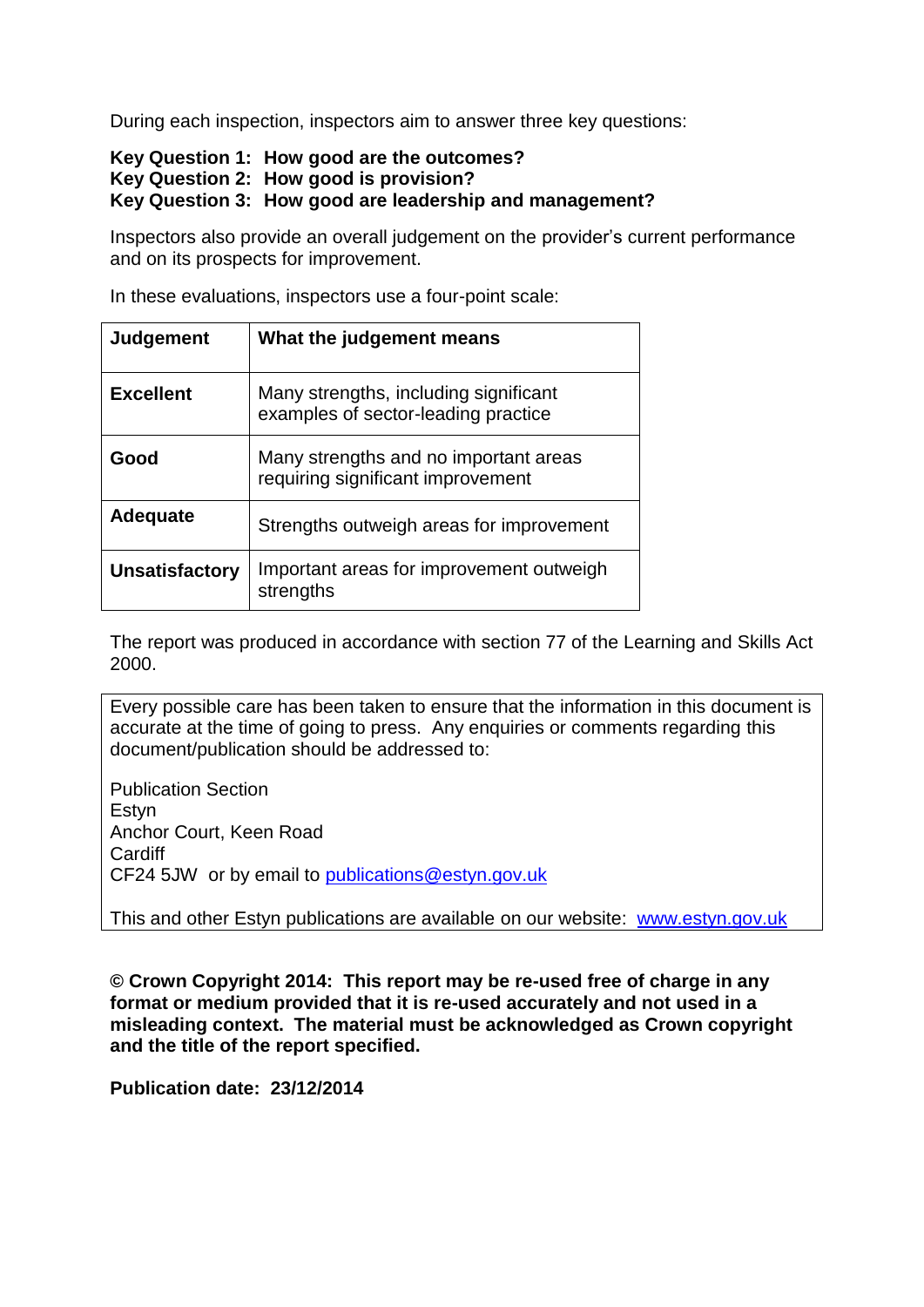## **Context**

Pengwern College is an independent specialist college providing education for up to 75 learners aged 16 to 25 with moderate to profound and multiple learning difficulties, physical disabilities and autistic spectrum conditions. The College is open for 52 weeks per year, with a 38 week educational programme. Learners can access placements for up to three years. There are currently 55 learners, 25 attend on a daily basis. The rest have residential placements.

The college is situated in a rural location in Rhuddlan, North Wales and hosts within its 23-acre environment a small farm and forest school.

The college aims to give learners the skills and confidence they need to move onto the next stage of their lives, whether they gain employment, move towards independent living or progress onto further study.

The curriculum provides opportunities for learners to develop their functional, vocational, personal, communication and employment skills. There are two pathways: exploring work and exploring independence. Each learner has an individual learning programme with access to accredited courses, work-based learning, communication enhancement programmes, independent life skills and enrichment activities.

In May 2014 the college was bought from Mencap by the Cambian group.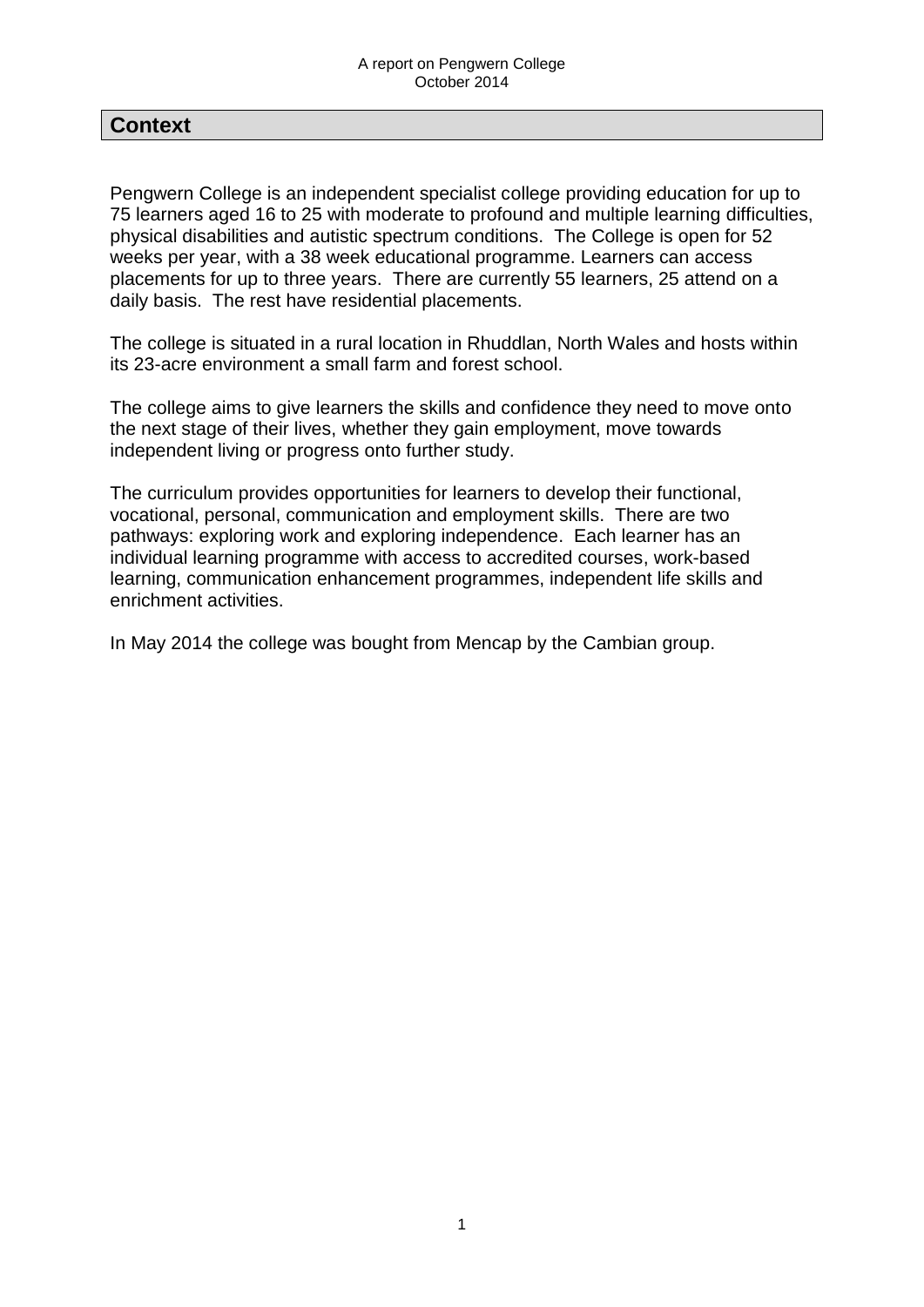#### A report on Pengwern College October 2014

### **Summary**

| The provider's current performance       | Good |
|------------------------------------------|------|
| The provider's prospects for improvement | Good |

#### **Current performance**

Performance at Pengwern College is good because:

- learners make good progress and communicate well;
- all learners complete their learning programmes and gain a qualification;
- the college has a strong focus on developing literacy and numeracy;
- all teaching is good;
- learners behave well and learners with the most challenging behaviour make significant improvement in managing their behaviour;
- care support and guidance are excellent; and
- there is very effective use of resources and technology to include all learners in all aspects of college life.

#### **Prospects for improvement**

Prospects for improvement are good because:

- the proprietor, leaders and managers have a very clear vision for the college;
- leaders and managers have a very clear understanding of the college's strengths and where it needs to improve;
- they provide excellent support and challenge to the college;
- the self-evaluation report is of good quality and links well to the quality development plan;
- the college has made a very good start in using data to inform planning for improvement;
- there is a staff team approach to improving outcomes for learners; and
- the proprietor respects and values the college's Welsh identity.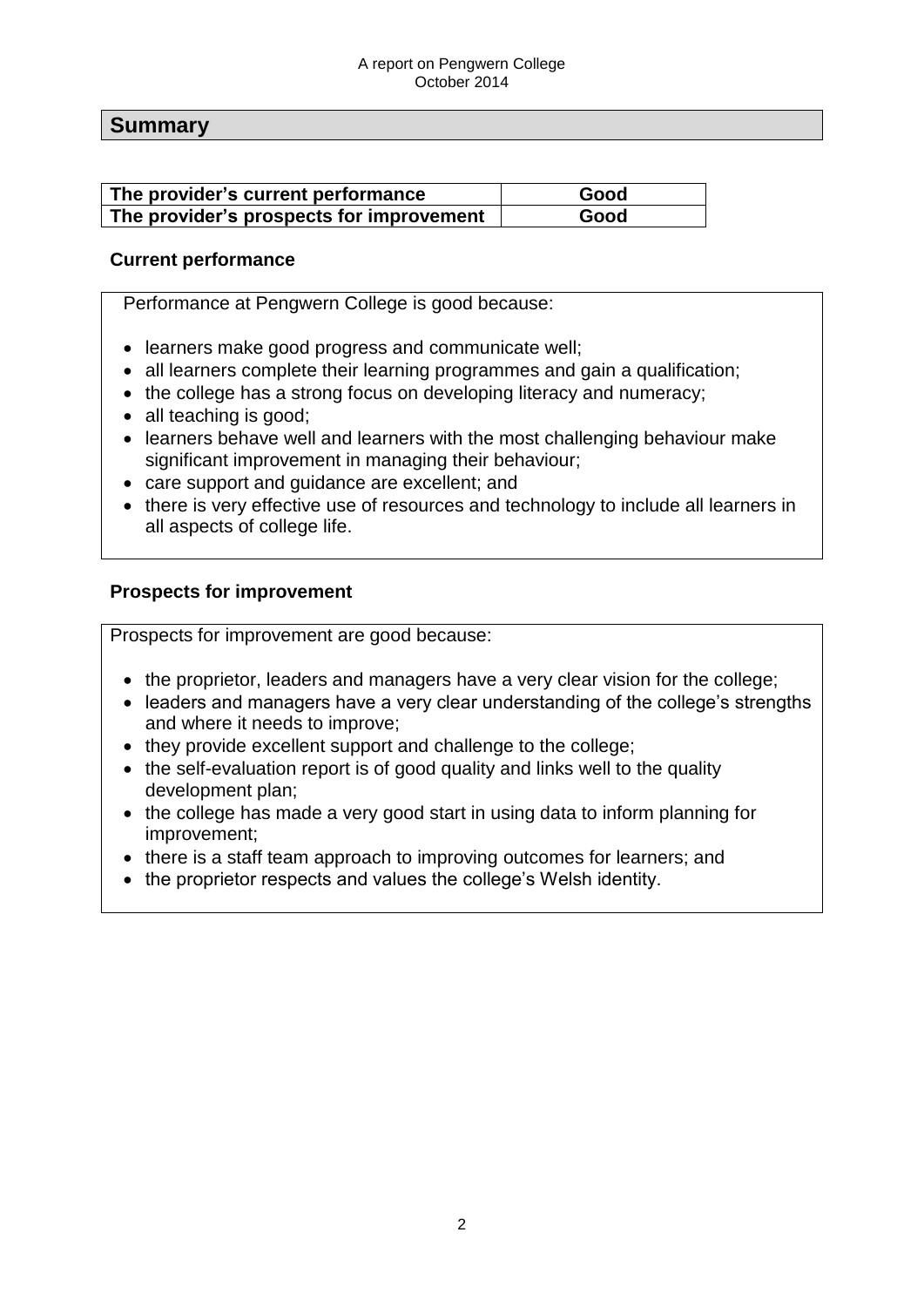## **Recommendations**

- R1 Improve the achievement of male learners
- R2 Consider the introduction of vocational qualifications for specific employment
- R3 Make sure that literacy and numeracy is always included in learners' reviews
- R4 Focus more on assessment for learning across the college
- R5 Widen the consultation of stakeholders in self-evaluation
- R6 Further the use of data across the college to improve learner outcomes

#### **What happens next?**

Estyn advises the proprietor to amend its current quality development plan to show what action the college intends to take in response to the recommendations. It is also advisable to circulate this plan, or a summary of it, to all parents and carers at the college.

Estyn will monitor the progress against the recommendations at the next annual monitoring inspection.

Estyn will invite the college to prepare a written case study, describing the excellent practice identified during the inspection.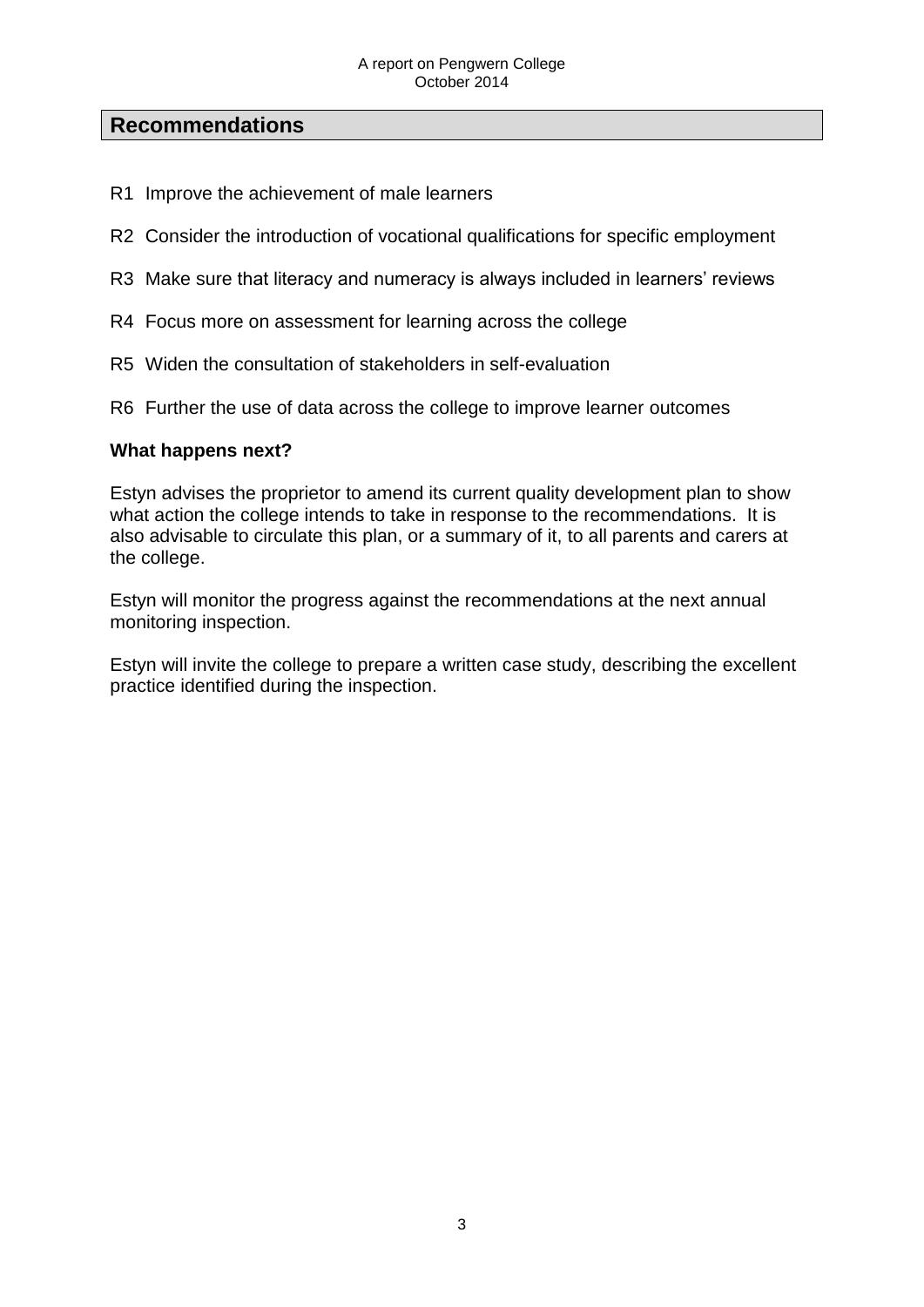### **Main findings**

| Key Question 1: How good are outcomes? | Good |
|----------------------------------------|------|

#### **Standards: Good**

It is not possible to compare the college's performance with national averages, as there is no benchmark data available. Learners' attainment and achievement are judged on an individual learner basis.

However, the college data shows that, in 2013-2014, all learners successfully completed their main learning programmes and achieved their qualification aim. Most learners achieved the qualification at their anticipated level.

Most learners make appropriate progress towards their learning targets in-line with their abilities.

Most more able learners achieve a relevant qualification in literacy and numeracy. Learners on non-accredited skills programmes improve their literacy and numeracy in small steps of learning and many learners achieve their literacy and numeracy targets. However, learner targets for literacy and numeracy do not consistently form part of the learner progress review. Overall, trends in progress demonstrate that literacy and numeracy outcomes against targets have improved over the last three years.

Many learners have achieved their personal development targets, particularly those for social skills, interaction with peers and improving behaviour. Outcomes for personal development show an improving trend over the last three years.

However, male learners, across all levels of ability, do not achieve as well as female learners in meeting their targets.

Many learners make steady progress in lessons. They understand their learning targets and are confident to select their chosen priorities. A majority of learners achieve the tasks set for them in lessons and complete the learning activity well. A few more able learners can recall prior learning accurately and describe tasks they have completed before.

Many more able learners make good progress in expanding their vocabulary and a majority speak clearly in line with their ability. Less able learners develop their communication well through sign and symbols and electronic devices. Many learners express likes and dislikes fluently. A few learners, when given choices, can explain the reason for their selection. Many learners listen well in class and follow simple instructions accurately. They develop useful skills in relation to personal care, such as manicuring nails and completing hygiene routines. A majority of learners develop their writing skills in accordance with their ability and a few learners show confidence in reading out to the class and presenting their work to others. A few more able learners transfer learning confidently to new situations.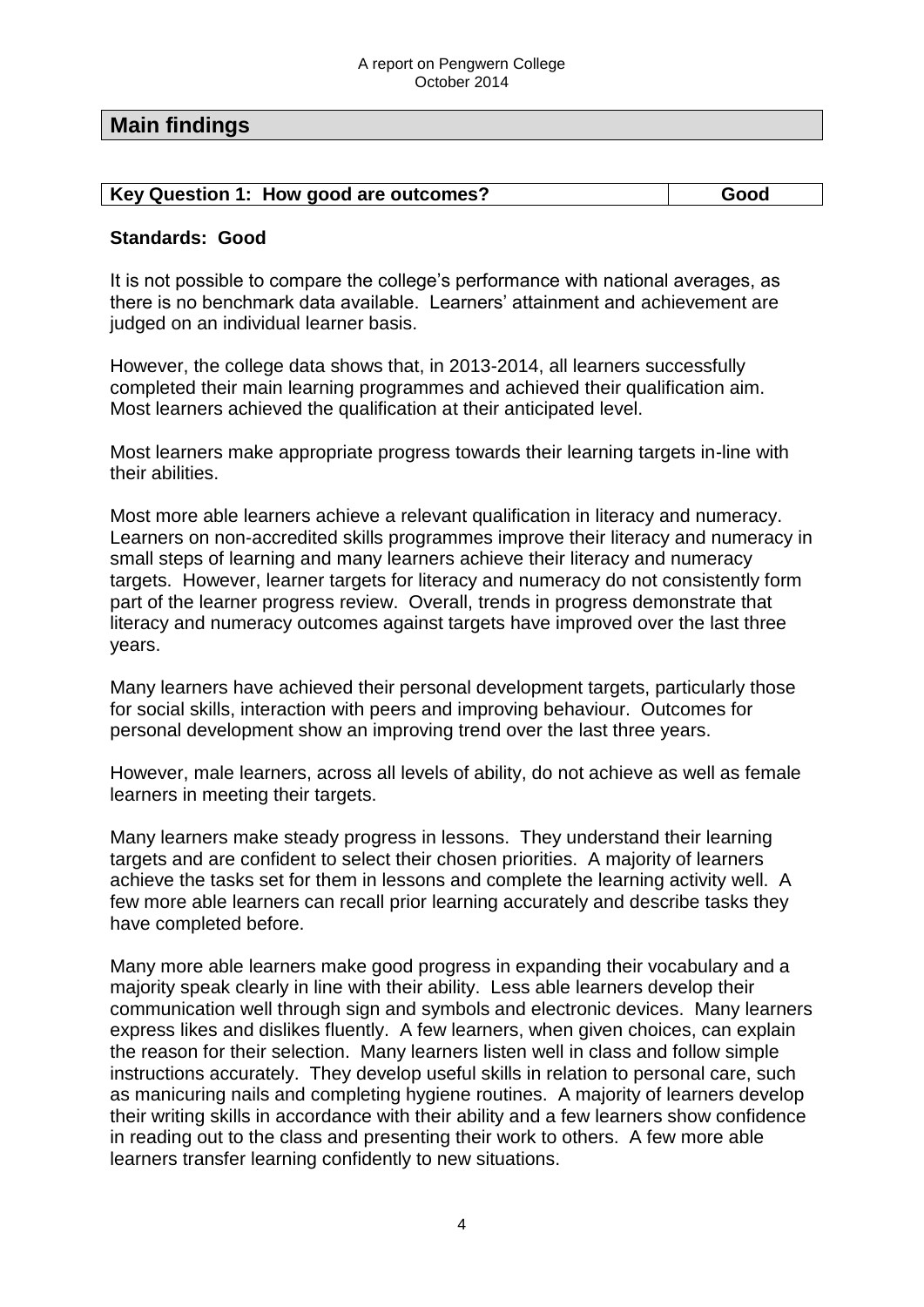Many learners develop their skills in numeracy well in small steps of learning. They count fluently and a few demonstrate steady progress in handling money. A very few learners use these skills in the college shop and in enterprise activities such as selling eggs from the college farm.

Learners gain valuable life skills from enrichment activities and work experience opportunities such as assisting staff in the small animal facility and working in the kitchen garden. They develop their independence skills effectively and learn how to manage daily tasks including how to stack a dishwasher and how to prepare vegetables.

### **Wellbeing: Good**

Nearly all learners develop an appropriate understanding of healthy lifestyles. They make effective progress towards personal targets to make healthy food choices and to take regular exercise. Many learners take part in well-planned activity sessions at the end of each week in sports such as Zumba, swimming and gym fitness. A few less able and more able learners gain valuable experience through training with local football clubs and taking part in international competitions.

All learners feel safe in college and many are confident to approach key workers and senior staff if they need support, help or advice. A majority of more able learners demonstrate a thorough understanding of on-line safety when using technological devices and programmes. They show a suitable awareness of the dangers of social media.

Most learners attend lessons on a regular basis and attendance data is consistently high. Most learners are punctual to lessons. Where learners need to leave lessons for personal reasons, they return to learning as soon as appropriate.

Learners behave very well in lessons and around the college and become more mature in personal situations. Nearly all learners engage well in sessions. They enjoy their learning and remain on task throughout activities.

Members of the college council take a pride in representing their peers and show an interest in their roles. They are confident in their ability to influence issues at the college and that their views will be considered. They demonstrate a mature attitude when they are given reasons why their ideas may not be possible.

Many learners develop their social and life skills effectively. They engage well with the local community through their sports activities and social excursions for shopping and leisure. Most learners take an active part in the college community and enjoy college parties and discos. A minority of learners across the ability levels work well together in lessons and participate comfortably in paired and group work. A few learners show a high degree of regard, care and respect for their peers.

| Key Question 2: How good is provision? | Good |
|----------------------------------------|------|
|----------------------------------------|------|

### **Learning experiences: Good**

The college provides a broad and balanced curriculum that meets the needs of the learners well and builds on their previous knowledge and skills. Learners have opportunities to gain nationally recognised qualifications over three years.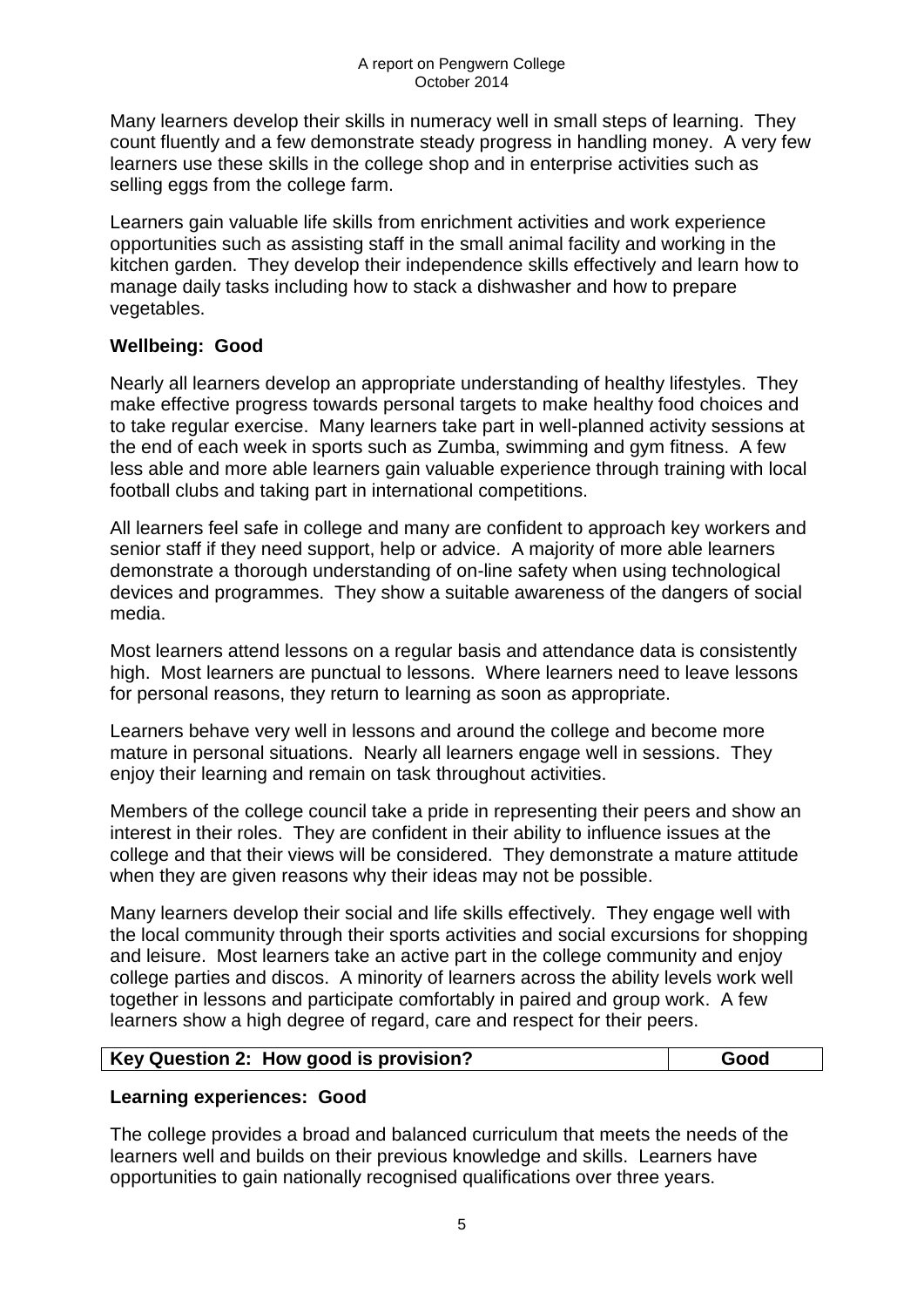The college makes good use of a range of communication strategies to ensure that all learners are fully involved in their sessions.

There is an appropriate focus on literacy and numeracy. Across the college day, learners have many opportunities to develop these skills. Tutors use an extensive range of assessments to set appropriate literacy and numeracy targets for each learner.

The well-planned personal and social education programme is appropriate to the needs of young adults. This includes sex education. This programme makes a significant contribution towards improving learners' social and life skills and awareness of how to keep themselves safe.

The college plans motivating opportunities for leisure activities in the local community. This includes a disco for people with disabilities, a drama and dance group, and playing Boccia, a ball sport related to bowls, at a local sports centre.

There is a wide range of work placements of good quality in the local community and on the college site. Placements include retail, kennels, catering and horticulture. However, a few more able learners do not have enough opportunities to follow specific vocational qualifications in order to improve their chances of gaining specific employment.

The college pays good attention to the needs of learners whose first language is Welsh. Learners gain a useful understanding of sustainability through activities such as woodland management, animal care routines, composting and on-site recycling.

### **Teaching: Good**

There are strong supportive relationships between all tutors, support staff and learners. Tutors and support staff work very well together as a team. They use a wide range of communication and information and communication technology (ICT) strategies to make sure that all learners take part in the sessions effectively.

Tutors plan engaging sessions that maintain learners' interest and enthusiasm very well. Their planning is carefully linked to baseline and on-going assessment. They expect learners to do their best, set challenging tasks and give good encouragement and praise. They give very clear instructions, set clear objectives and give learners valuable feedback on their performance. Support staff are fully involved in planning and contribute well to the sessions. Tutors use a wide range of activities and resources, often tailor-made, to hold learners' interest and keep them on task. They make good use of questioning to check learners' understanding. They manage behaviour skilfully and make flexible arrangements if learners are unsettled. As a result, they avoid confrontation and learners quickly return to their work. Tutors and support staff understand the need to give learners enough time to respond to questions.

The college uses a range of effective assessment to identify learners' abilities and areas of need. Staff use this information carefully to group learners and write individual learning plans of good quality, containing specific and measurable targets.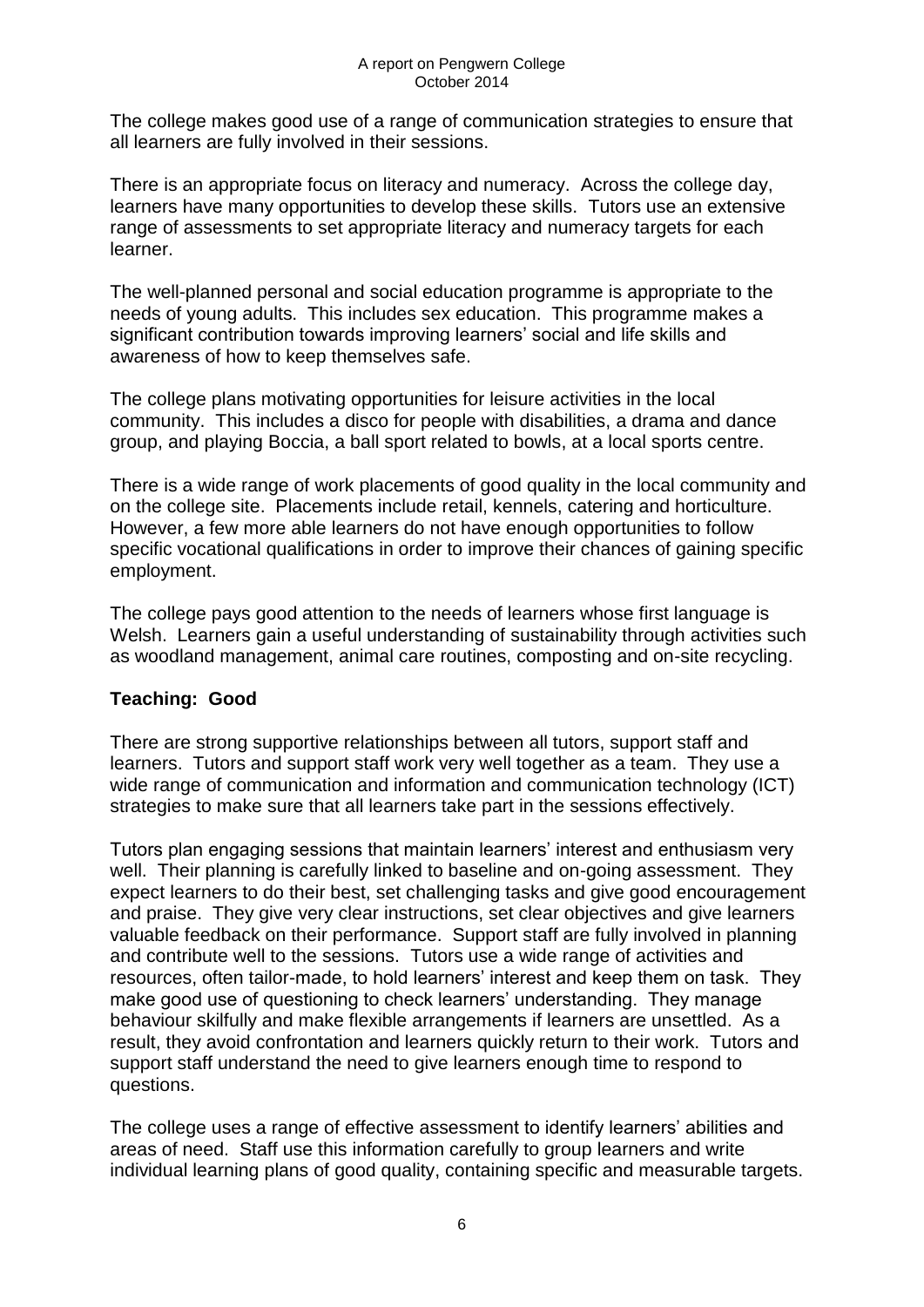Learners of all abilities assess how well they have completed tasks and met their targets at the end of each session. However, there is not enough focus on how learners will decide on their next steps in learning.

#### **Care, support and guidance: Excellent**

The provision for care support and guidance is excellent and has a positive impact on learners' standards and wellbeing. Learners' spiritual, moral, social and cultural development is a high priority. There is a strong focus on developing learners' independence and recognising their need to be valued as young adults.

Staff give learners exemplary support and guidance that is very well tailored to meet their individual needs. Learners have access to a wide range of specialist services, which support their health and wellbeing. The college therapy team provide very good quality innovative in-session support for individual learners and staff. They carefully review and adapt all college documentation so that all learners, including those with the most complex needs, can access the information. As a result, everyone is fully included in all aspects of college life.

There are very effective policies and procedures in place for managing and improving learners' behaviour. These are applied consistently by all staff in all sessions.

The college has recently improved its management of the group of learners with the most challenging behaviour. Staff in education and the care setting have received training and high-quality support from managers. As a result, they have introduced a more structured programme and adapted the environment. The impact of this work has been very carefully monitored and evaluated. Learners have responded very well and there is a significant reduction in the frequency and the severity of incidents. This strategic detailed approach to the reduction in incidents is sector leading.

The college identifies additional learning needs very well and gives learners valuable extra support. This support includes the use of technology such as tablet computers and using the eye to communicate.

The college's arrangements for safeguarding learners meet requirements and give no cause for concern.

#### **Learning environment: Good**

The college is an inclusive community. It is a welcoming, calm and safe environment. There is a strong emphasis on respecting others and all learners have equal access to the curriculum and provision. There are a range of effective policies to ensure equality and deal with any form of discrimination.

Technology is used very effectively across the curriculum, in particular with learners with more complex needs. As a result, they can all access the curriculum easily, express themselves and communicate with staff and their peers.

The accommodation is of good quality and is very well maintained. The college site has a wide range of facilities that benefit the learners. These include animal livestock, greenhouses, art and music workshops and a farm. Resources, including ICT equipment, are of good quality and meet the learners' needs well.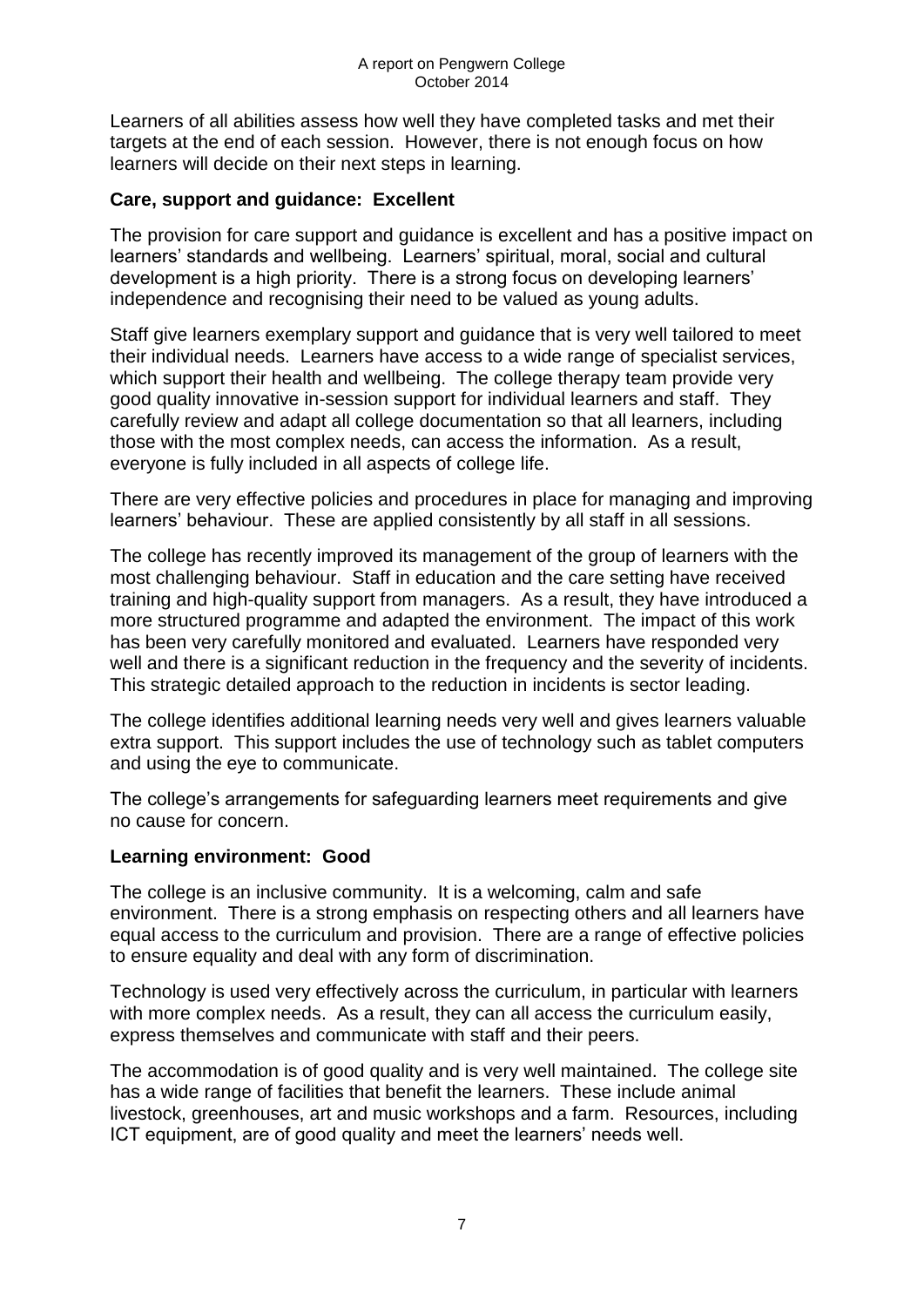#### **Key Question 3: How good are leadership and management? Good**

#### **Leadership: Good**

The principal and the senior management team have established a clear vision for the college, which is shared by all staff. All managers have high expectations, which they communicate well to their staff. There are comprehensive plans and policies that focus well on meeting learners' needs.

Following the recent changes in ownership, staff have confidence in the company's plans for the college's future.

The college has a clear management structure and all staff understand their roles and responsibilities well. The principal and her team have developed a strong team ethos that focuses well on college improvement. Staff feel valued and are very well informed about management decisions.

Managers make good use of a well-structured performance management system to identify where staff are working well. They give these staff many opportunities to share their good practice in order to improve learner outcomes. Where staff are not working as well, managers provide appropriate support. As a result, staff improve their performance. Managers use the performance management system well to identify and plan individual and whole-college training needs.

Managers meet regularly with staff to discuss college improvement. All staff are fully involved and contribute well to these meetings. Minutes are comprehensive and clear.

The proprietors have an exceptional understanding of the strengths of the college and learner needs. They recognise and value the context of the college in Wales. They provide suitable challenge and support to the principal and her management team. They are fully involved in monitoring and evaluating learner outcomes.

The college meets national priorities very well. There is a strong focus on developing literacy and numeracy for vulnerable learners.

Good training is offered to all staff, both in-house and by external providers. A number of support staff are developing their practice by following externally accredited courses.

The college has successfully implemented all key recommendations from the last Estyn monitoring visit.

#### **Improving quality: Good**

Managers have developed a strong ethos of continuous improvement, which is shared by all staff. They have a very clear understanding of the college's strengths and areas for further development. They work very well together with staff to make sure that priorities are delivered. For example, they identified the need to improve the management of challenging behaviour across the college. Changes have been implemented successfully and have had a positive impact on learners' behaviour.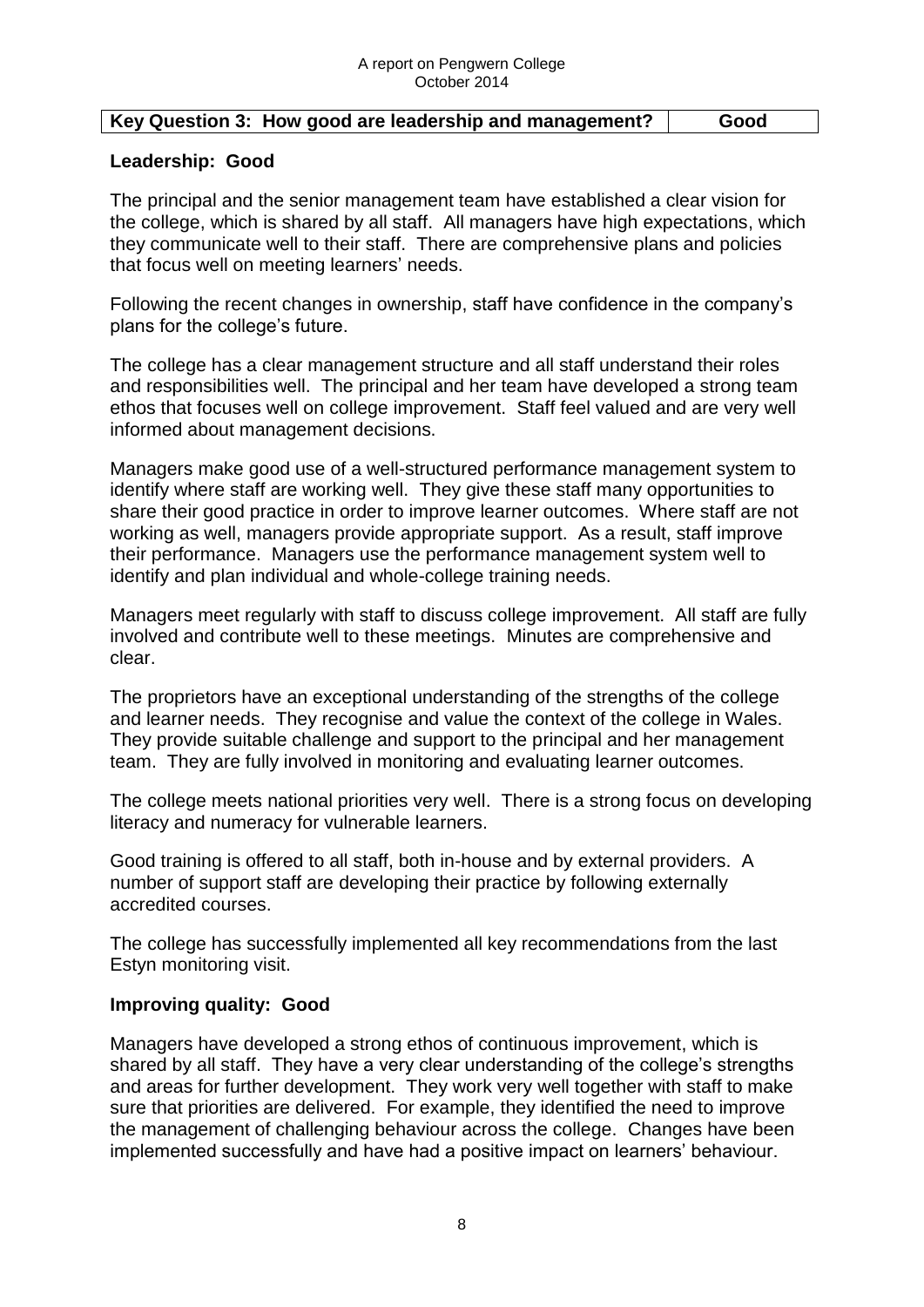The self-evaluation report is of good quality. It is evaluative and comprehensive and includes relevant data. It clearly highlights the college's key strengths and areas for improvement. All staff and parents and carers were involved and contributed well to the process. Learners fed in their views through the college council. However, the report did not make enough use of feedback from other stakeholders such as social services and employers.

There is a clear link between the self-evaluation report and the quality development plan. The plan clearly identifies appropriate priorities and actions. However, it lacks clear timescales and specific responsibilities.

The college is steadily improving its use of data to identify areas for improvement. Currently, the college collects and uses data to identify whole college priorities and individual performance. This works well. However, the college does not use data well enough to evaluate the performance of groups of learners.

#### **Partnership working: Good**

The college works closely with a wide range of partners. These include mainstream secondary and special schools and the community liaison officer. There are also close links with charities and societies. There are strong links with local sporting clubs. This gives learners access to high quality coaching.

The college plans a range of joint initiatives to widen the experience of its learners. These initiatives raise the profile of the college and awareness of disabilities issues.

Partnerships with local schools are strong. Pupils at these schools with disabilities and/or additional learning needs benefit from accessing facilities at Pengwern College, and a range of social events is hosted by the college. However, Pengwern College learners do not benefit from using the facilities at these schools in return.

Transition into the college is very well managed. Learners from many schools visit the college to familiarise themselves with college life. College staff also visit learners' schools to observe and record how they access their curriculum. The college has strong partnerships with parents and carers. They are fully involved in decisions about their child's education and are well informed about their progress. The college uses social media well to establish effective links between college and home. Parents and carers are appreciative of the high levels of support they receive from the college. These close working arrangements ensure smooth transition into and moving on from the college. The college organises innovative open weekends for parents and carers of primary and secondary aged children with disabilities and/or additional learning needs. This gives them an understanding of the working of the college and increases learner referrals.

### **Resource management: Good**

The college is appropriately staffed to deliver the curriculum. Tutors and support staff are deployed well to meet the needs of individual learners.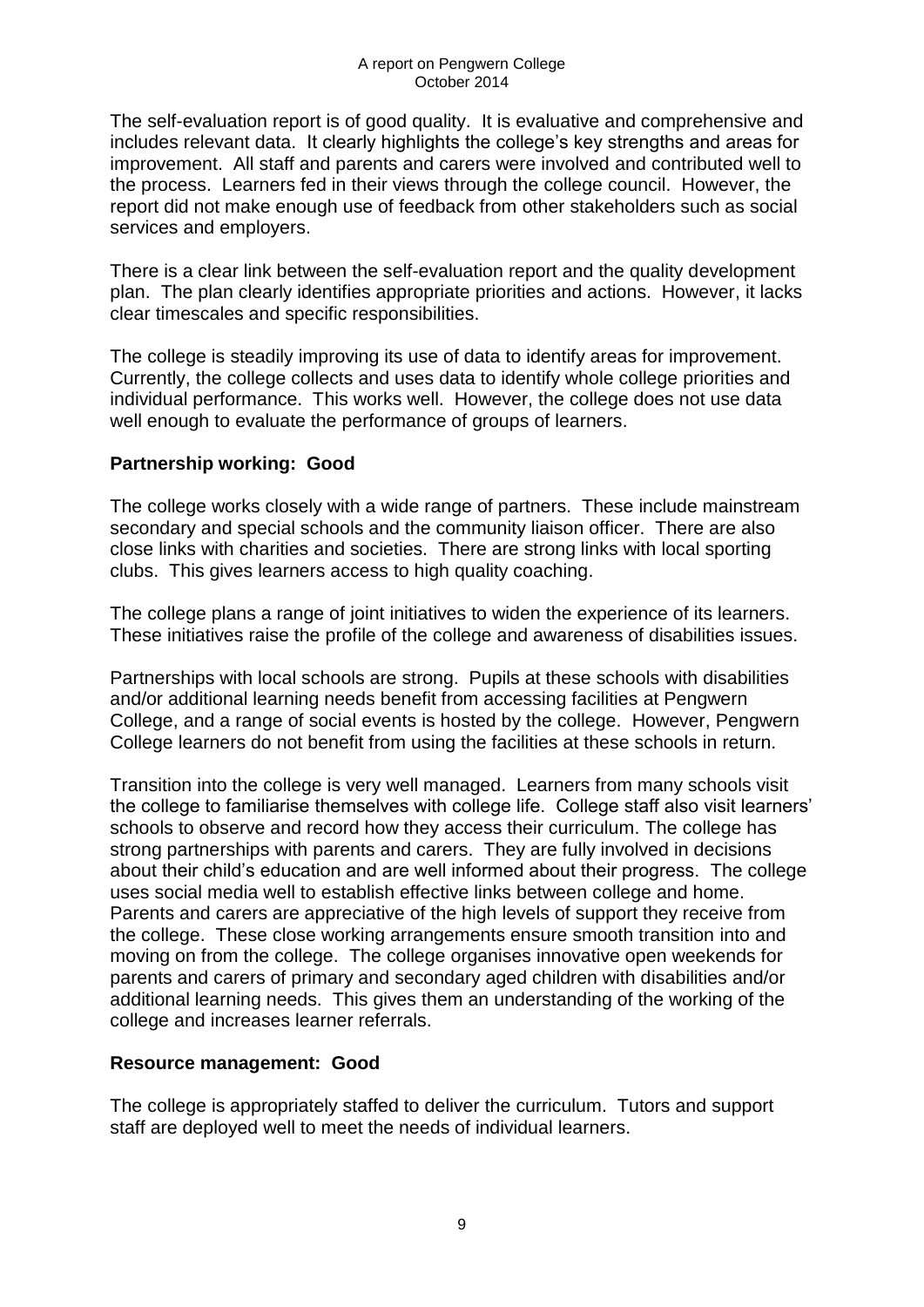High quality facilities and resources are used effectively to match the interests and abilities of all learners. Managers make very good use of a carefully costed business plan to improve the college environment.

There are well-developed plans to upgrade areas of the college in order to improve the outcomes for learners.

Standards of provision and support are consistently good and the college makes sure that learners make good progress in their standards and wellbeing. As a result, the college provides value for money.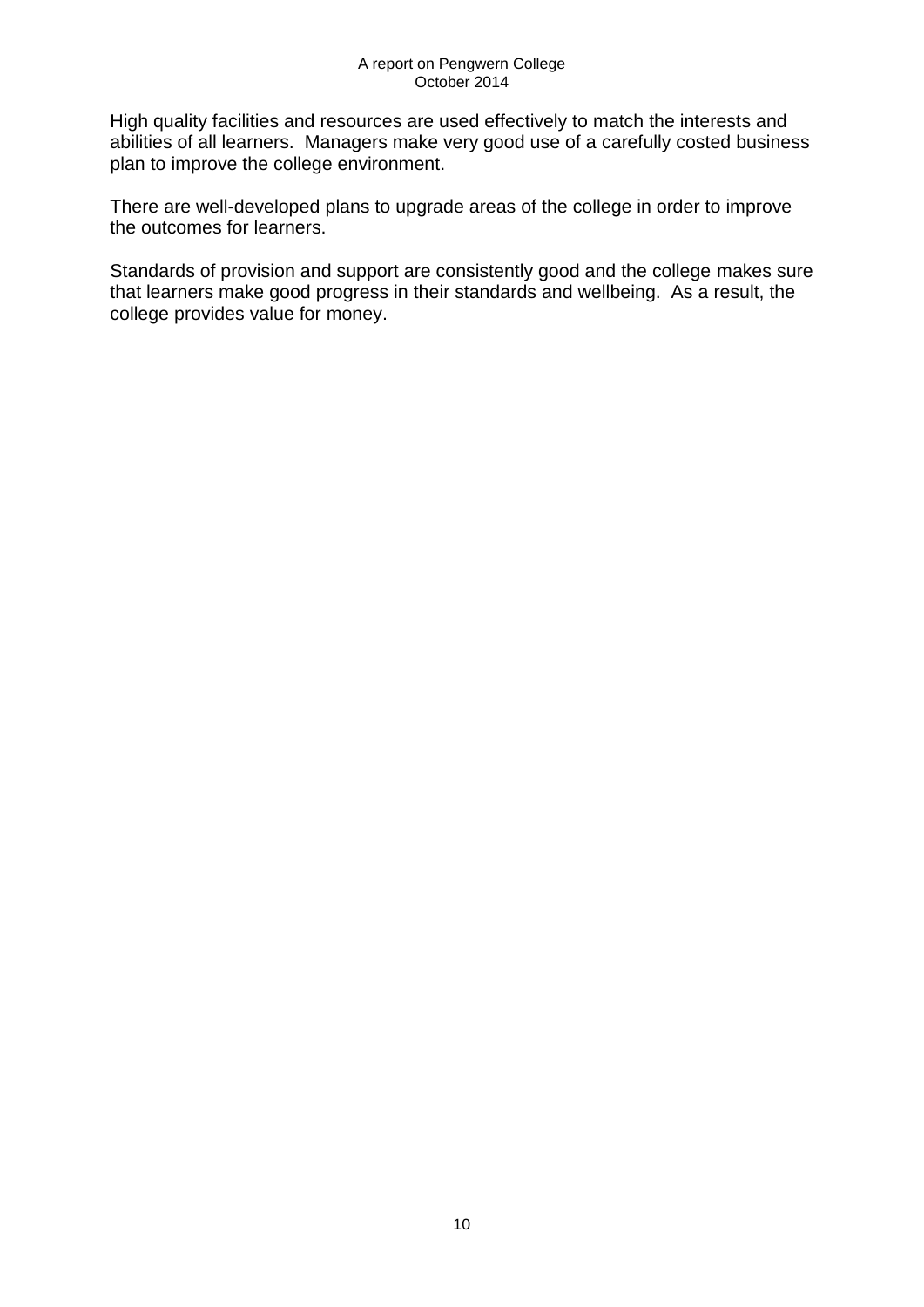# **Appendix 1**

# **Stakeholder satisfaction report**

# **Responses to learner questionnaires**

|                                                                                                 | Number of<br>responses<br>Nifer o<br>ymatebion | Agree<br>Cytuno       | <b>Disagree</b><br>Anghytuno |                                                                                                              |
|-------------------------------------------------------------------------------------------------|------------------------------------------------|-----------------------|------------------------------|--------------------------------------------------------------------------------------------------------------|
| I feel safe in my college.                                                                      | 39                                             | 38<br>97%             | 1<br>3%                      | Rwy'n teimlo'n ddiogel yn fy<br>ngholeg.                                                                     |
| The college deals well with<br>any bullying.                                                    | 36                                             | 35<br>97%             | 1<br>3%                      | Mae'r coleg yn delio'n dda ag<br>unrhyw fwlio.                                                               |
| I have someone to talk to<br>if I am worried.                                                   | 39                                             | 38<br>97%             | 1<br>3%                      | Mae gen i rywun i siarad ag<br>ef/â hi os ydw i'n poeni.                                                     |
| The college teaches me<br>how to keep healthy                                                   | 39                                             | 37<br>95%             | $\overline{c}$<br>5%         | Mae'r coleg yn fy nysgu i sut i<br>aros yn iach.                                                             |
| There are plenty of<br>opportunities at college for<br>me to get regular exercise.              | 42                                             | 40<br>95%             | 2<br>5%                      | Mae digonedd o gyfleoedd yn y<br>coleg i mi gael ymarfer corff yn<br>rheolaidd.                              |
| I am doing well at college                                                                      | 42                                             | 40<br>95%             | $\overline{2}$<br>5%         | Rwy'n gwneud yn dda yn y<br>coleg.                                                                           |
| The teachers help me to<br>learn and make progress<br>and they help me when I<br>have problems. | 40                                             | 40<br>100%            | 0<br>0%                      | Mae'r athrawon yn fy helpu i<br>ddysgu a gwneud cynnydd ac<br>maent yn fy helpu pan fydd gen<br>i broblemau. |
| I have enough books and<br>equipment, including<br>computers, to do my work.                    | 40                                             | 33<br>83%             | 7<br>18%                     | Mae gen i ddigon o lyfrau, offer<br>a chyfrifiaduron i wneud fy<br>ngwaith.                                  |
| Learners behave well and<br>I can get my work done.                                             | 37                                             | 36<br>97%             | 1<br>3%                      | Mae dysgwyr eraill yn<br>ymddwyn yn dda ac rwy'n gallu<br>gwneud fy ngwaith.                                 |
| Staff treat all learners fairly<br>and with respect.                                            | 36                                             | 35<br>97%             | 1<br>3%                      | Mae staff yn trin pob dysgwr yn<br>deg ac yn dangos parch atynt.                                             |
| The college listens to our<br>views and makes changes<br>we suggest.                            | 31                                             | 31<br>100%            | 0<br>$0\%$                   | Mae'r coleg yn gwrando ar ein<br>barn ac yn gwneud newidiadau<br>rydym ni'n eu hawgrymu.                     |
| I am encouraged to do<br>things for myself and to<br>take on responsibility.                    | 40                                             | 39<br>98%             | 1<br>3%                      | Rwy'n cael fy annog i wneud<br>pethau drosof fy hun a chymryd<br>cyfrifoldeb.                                |
| The college helps me to<br>be ready for my next<br>college or to start my<br>working life.      | 34                                             | 31<br>91%             | 3<br>9%                      | Mae'r coleg yn helpu i mi fod<br>yn barod ar gyfer fy ngholeg<br>nesaf, neu i ddechrau fy<br>mywyd gwaith.   |
| The staff respect me and<br>my background.                                                      | 38                                             | 37<br>97%             | 1<br>3%                      | Mae'r staff yn fy mharchu i a'm<br>cefndir.                                                                  |
| The college helps me to<br>understand and respect<br>people from other<br>backgrounds           | 36                                             | 34<br>94%             | 2<br>6%                      | Mae'r coleg yn helpu i mi ddeall<br>a pharchu pobl o gefndiroedd<br>eraill.                                  |
| I was given good advice<br>when choosing my<br>courses                                          | 5                                              | $\overline{4}$<br>80% | 1<br>20%                     | Cefais gyngor da wrth ddewis<br>fy nghyrsiau yn y chweched<br>dosbarth.                                      |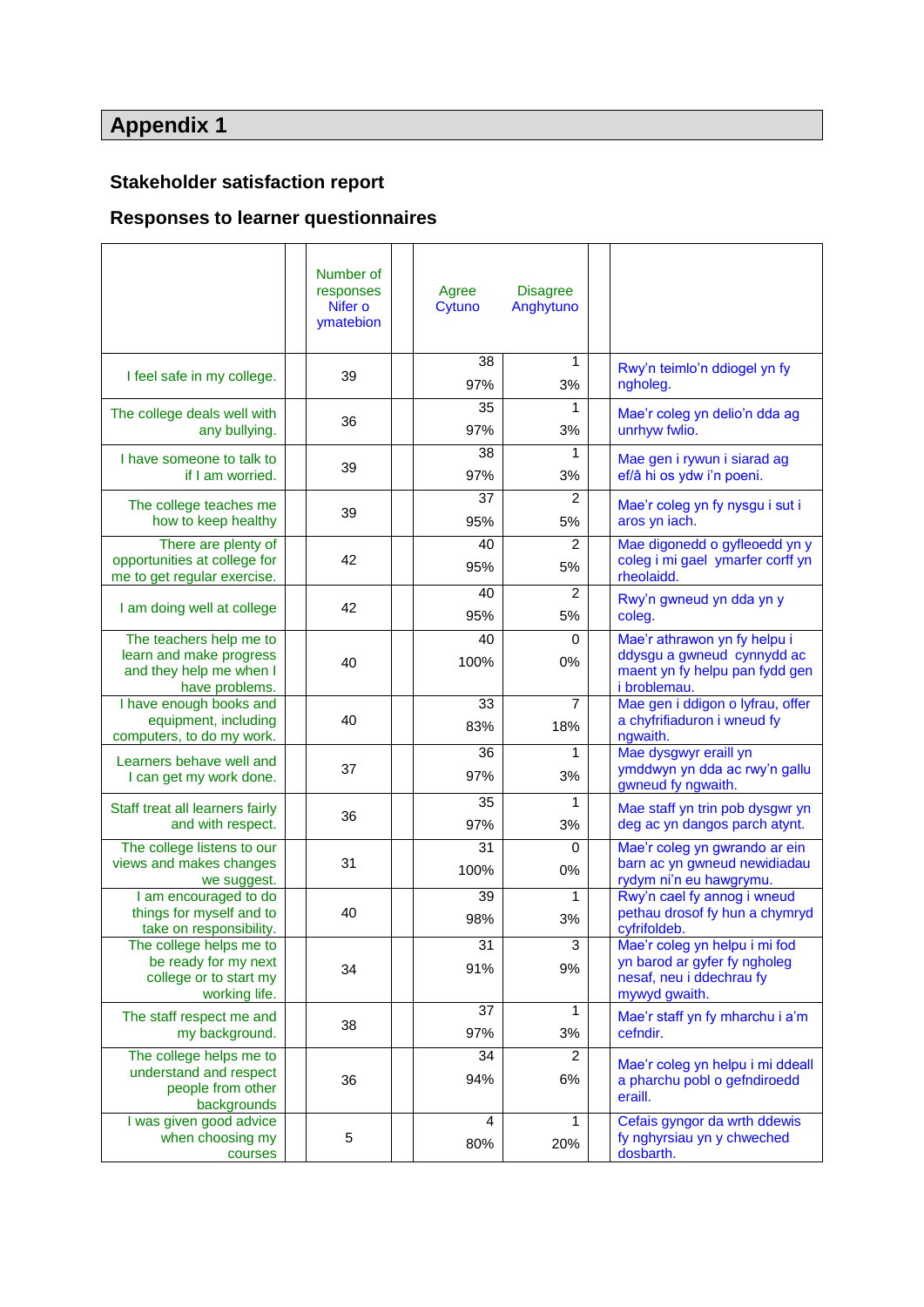# **Responses to parent questionnaires**

|                                                                                                             | Number of responses<br>Nifer o ymatebion | Strongly Agree<br>Cytuno'n gryf | Agree<br>Cytuno | Disagree<br>Anghytuno | Strongly disagree<br>Anghytuno'n gryf | Ddim yn gwybod<br>Don't know |                                                                                                                   |
|-------------------------------------------------------------------------------------------------------------|------------------------------------------|---------------------------------|-----------------|-----------------------|---------------------------------------|------------------------------|-------------------------------------------------------------------------------------------------------------------|
| Overall I am satisfied<br>with the college                                                                  | 23                                       | 14<br>61%                       | 9<br>39%        | 0<br>0%               | 0<br>0%                               | 0                            | Rwy'n fodlon â'r coleg yn<br>gyffredinol.                                                                         |
| My child likes the<br>college                                                                               | 24                                       | 18<br>78%                       | 5<br>22%        | 0<br>$0\%$            | 0<br>0%                               | $\mathbf{1}$                 | Mae fy mhlentyn yn hoffi'r<br>coleg.                                                                              |
| My child was helped to<br>settle in well when he<br>or she started at the<br>college                        | 24                                       | 18<br>75%                       | 6<br>25%        | 0<br>0%               | $\Omega$<br>0%                        | $\pmb{0}$                    | Cafodd fy mhlentyn<br>gymorth i ymgartrefu'n dda<br>pan ddechreuodd yn y<br>coleg.                                |
| My child is making<br>good progress in<br>college                                                           | 22                                       | 15<br>71%                       | 6<br>29%        | 0<br>0%               | $\mathbf 0$<br>0%                     | 1                            | Mae fy mhlentyn yn<br>gwneud cynnydd da yn y<br>coleg.                                                            |
| Learners behave well<br>in college                                                                          | 22                                       | 5<br>31%                        | 11<br>69%       | $\Omega$<br>$0\%$     | $\Omega$<br>0%                        | 6                            | Mae dysgwyr yn ymddwyn<br>yn dda yn y coleg.                                                                      |
| Teaching is good.                                                                                           | 23                                       | 10<br>53%                       | 9<br>47%        | 0<br>0%               | $\Omega$<br>0%                        | 4                            | Mae'r addysgu yn dda.                                                                                             |
| Staff expect my child to<br>work hard and do his<br>or her best.                                            | 24                                       | 11<br>52%                       | 10<br>48%       | 0<br>0%               | 0<br>0%                               | $\sqrt{3}$                   | Mae'r staff yn disgwyl i fy<br>mhlentyn weithio'n galed ac<br>i wneud ei orau.                                    |
| Staff treat all children<br>fairly and with respect                                                         | 23                                       | 16<br>76%                       | 5<br>24%        | 0<br>0%               | $\mathbf 0$<br>0%                     | $\overline{c}$               | Mae'r staff yn trin pob<br>plentyn yn deg a gyda<br>pharch.                                                       |
| My child is encouraged<br>to be healthy and to<br>take regular exercise                                     | 22                                       | 10<br>48%                       | 11<br>52%       | $\mathbf 0$<br>0%     | $\mathbf 0$<br>0%                     | 1                            | Caiff fy mhlentyn ei annog i<br>fod yn iach ac i wneud<br>ymarfer corff yn rheolaidd.                             |
| My child is safe at<br>college                                                                              | 24                                       | 14<br>64%                       | 8<br>36%        | 0<br>0%               | $\mathbf 0$<br>0%                     | $\overline{c}$               | Mae fy mhlentyn yn ddiogel<br>yn y coleg.                                                                         |
| My child receives<br>appropriate additional<br>support in relation to<br>any particular<br>individual needs | 23                                       | 11<br>52%                       | 10<br>48%       | $\mathbf 0$<br>0%     | $\mathbf 0$<br>0%                     | $\overline{c}$               | Mae fy mhlentyn yn cael<br>cymorth ychwanegol<br>priodol mewn perthynas ag<br>unrhyw anghenion unigol<br>penodol. |
| I am kept well informed<br>about my child's<br>progress                                                     | 22                                       | 13<br>59%                       | 7<br>32%        | $\overline{c}$<br>9%  | $\mathbf 0$<br>0%                     | 0                            | Rwy'n cael gwybodaeth<br>gyson am gynnydd fy<br>mhlentyn.                                                         |
| I feel comfortable<br>about approaching the<br>college with questions,<br>suggestions or a<br>problem       | 23                                       | 14<br>61%                       | 9<br>39%        | 0<br>0%               | 0<br>0%                               | $\pmb{0}$                    | Rwy'n teimlo'n esmwyth<br>ynglŷn â gofyn cwestiwn i'r<br>coleg, gwneud<br>awgrymiadau neu nodi<br>problem.        |
| I understand the<br>college's procedure for<br>dealing with complaints                                      | 24                                       | 13<br>65%                       | 5<br>25%        | $\overline{2}$<br>10% | $\mathbf 0$<br>0%                     | $\overline{4}$               | Rwy'n deall trefn y coleg ar<br>gyfer delio â chwynion.                                                           |
| The college helps my<br>child to become more<br>mature and take on<br>responsibility                        | 23                                       | 17<br>77%                       | 5<br>23%        | $\mathbf 0$<br>0%     | 0<br>0%                               | 1                            | Mae'r coleg yn helpu fy<br>mhlentyn i ddod yn fwy<br>aeddfed ac i ysgwyddo<br>cyfrifoldeb.                        |
| My child is well<br>prepared for moving on<br>the next college or<br>work                                   | 17                                       | 6<br>50%                        | 6<br>50%        | $\mathbf 0$<br>0%     | 0<br>0%                               | $\mathbf 5$                  | Mae fy mhlentyn wedi'i<br>baratoi'n dda ar gyfer<br>symud ymlaen i'r coleg<br>nesaf neu waith.                    |